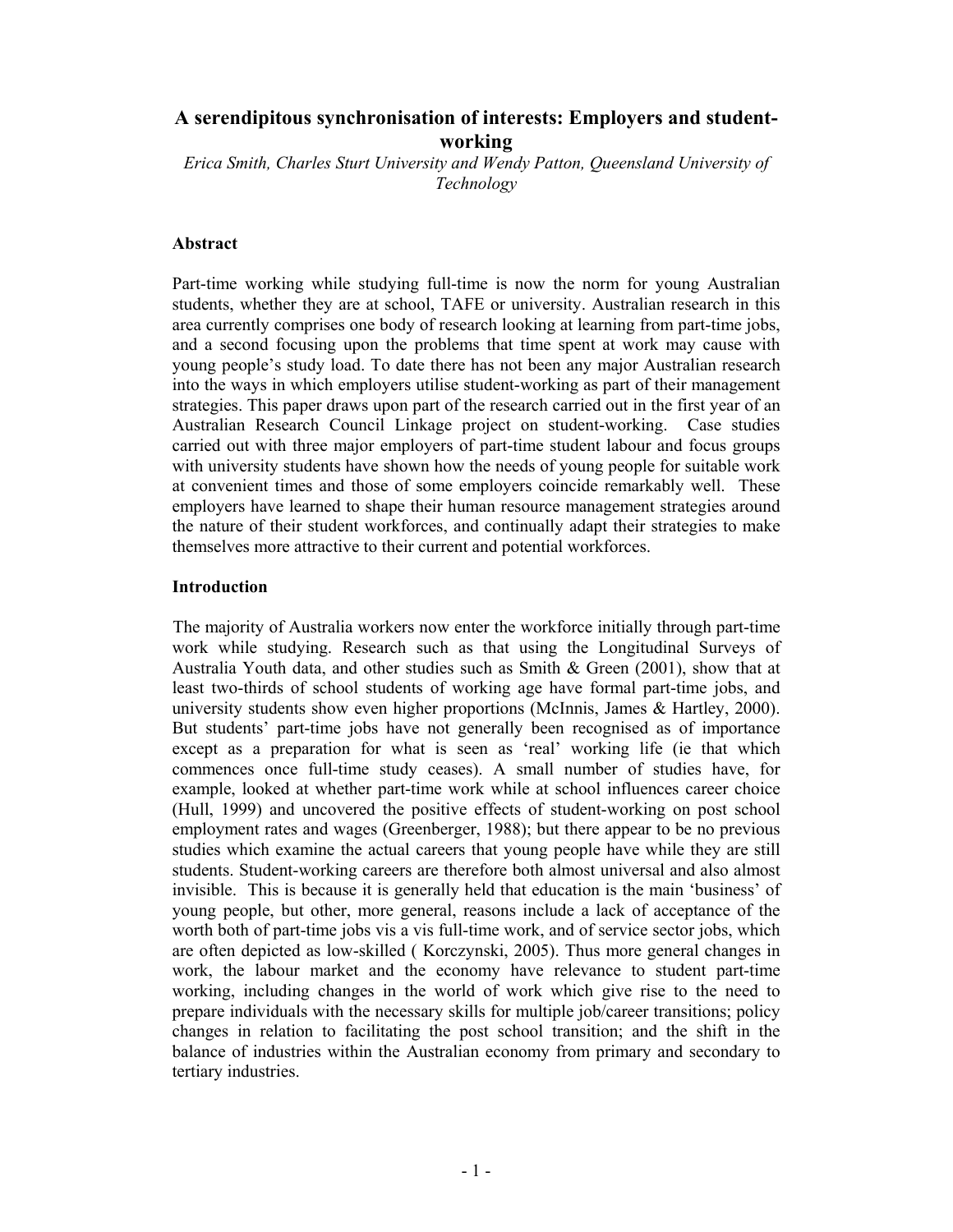This paper reports on the findings from the first year of an Australian Research Council 'Linkage' project that set out to examine student-working careers and their importance to major employers. By student-working careers we mean the careers that young students have in their part-time jobs during the period when they are at school and, for those who do not go straight into full-time work on leaving school, in immediate post-school education such as university, TAFE and other education providers. The industry partners for this project were Service Skills Australia (the industry Skills Council for the service sector) and three major employers of studentworkers who, in this paper, are given the pseudonyms Burgers Inc, Bread Basket, and Discount Co. Burgers Inc is a international fast food chain, Bread Basket is a retail bread chain based in Australia but with overseas operations, and Discount Co. is an Australian variety store offering low-cost goods. The first two companies utilise a large proportion of franchisees. The project as a whole continues until 2008 and includes research with school students as well as with university students and employers; but the former is not reported in this paper. This paper focuses on the ways in which companies and student-workers' interests coincides, using data from university students (which includes discussion of their pre-university working careers) and employer case studies.

### **Background**

While the context for part-time working and the links with other areas of students' lives, especially school and university (eg in the Australian literature, Smith & Green, 2001; Billett, 2006) has received some attention, part-time jobs *per se* (as opposed to their effects on other aspects of young people's lives such as their grades while studying) have rarely been studied; and most specifically the career that is formed by the series of part-time jobs before entry into the full-time workforce has not been examined in Australia.

## *Careers and employability skills in the 21st century*

It has been exhaustively argued that workers' career patterns and attachments to employers are changing compared with previous centuries, in that workers are more likely to experience several changes of occupation and the skills required within those occupations may also change quite rapidly (Arthur, Inkson, & Pringle, 1999; Poehnell & Amundson, 2002). Thus students' initial experiences within industry areas that they may not choose as long-term jobs is consistent with this new concept of career. Partly because of the fluidity of individuals' working careers and of jobs themselves, employability skills have become increasingly important in both employers' requirements of workers (BCA/ACCI, 2002) and in educational policy planning. Employability skills may be partly developed in educational environments but it has been argued that they may best be developed in the workplace; hence student parttime jobs are prime sites for early development of such skills (Smith & Comyn, 2003).

#### *Part-time work for students*

The implications for young people preparing for career in this broader context of changing world of work and changing notions of career have only begun to be explored. Career development contexts which have been explored have largely been the school, the family and the peer group. But of increasing importance is the workplace as a site for adolescent career development. An aspect of working life that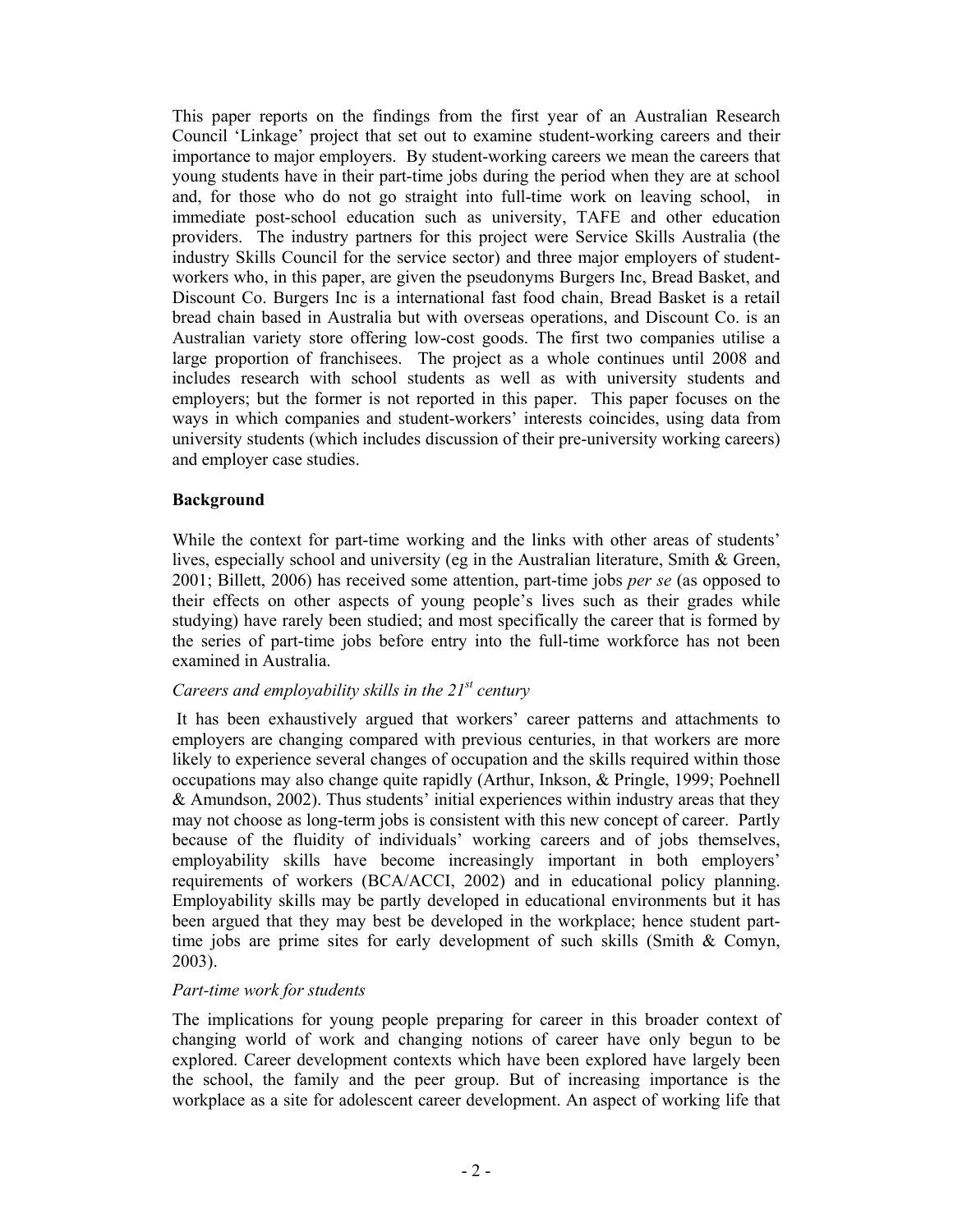has undergone a profound change is the manner in which young workers first enter the workforce. While early work experience in a full-time job has been the major stepping stone for Australian young people to adult life since the end of the Second World War, this stepping stone is no longer utilised by most young people. In 2003, the proportion of people aged 15-19 years in full-time employment was only 15% (ABS, 2004a). Instead most young people of this age group are at school or in tertiary education; but this does not mean they are not working. Most workers now have a lengthy part-time work history before leaving full-time education and this work history is most likely to take place in the retail and fast food industries which may not be the site of their eventual 'career jobs'. While this phenomenon was commonplace in the US by the second half of the  $20<sup>th</sup>$  century (Greenberger & Steinberg, 1986), it has only recently become widespread in Australia. The Australian youth labour market has seen a marked increase in part-time employment between 1983 to 2003, from 28% to 68% of employed people aged 15-19. By 2003, 79% of 15-19 year years who were studying on a full-time basis were employed part-time (ABS, 2004a). The average number of hours worked per week is around 10 (Robinson, 1999). Around 30% of Australian school students continue straight on to university with a much smaller percentage studying full-time at TAFE or other Registered Training Organisations (Smith & Green, 2005). It is often, therefore, not until they reach the upper end of the youth age range (15-24) that a substantial proportion of today's new workers take their first full-time job (ABS, 2004b). The literature on school students' part-time work is now being supplemented by literature on university students' parttime jobs but the latter literature mostly focuses on effects on, or links with, their studies (eg McInnis, James & Hartley, 2000; Stevenson & Yashin-Shaw, 2004) rather than the students' working careers from school through to university.

#### *Student-working careers and their importance for employers*

Young people are more job mobile than older age groups. During the year ending 2004 17.4% teenage workers and 22% aged 20-24 changed their employer compared, for example, with 7% of people aged 45-54 (ABS, 2004a). This 'milling and churning' has been noted internationally as a feature of youth labour markets (Athanasou, 2001). Moreover, the effects of 'milling and churning' in part-time student-working have yet to be explored in relation to career building from an individual and the employer's point of view. Overseas studies (eg Canny, 2002) note that senior retail managers prefer to recruit from the student workforce.

## *The retail and fast food industries*

The industries in which school students most often find formal part-time work are retail and fast food, with around two-thirds of school students working in these industries (Smith & Green, 2001). Full-time university students are able to work in a wider range of industries because of their age, but there has been no study mapping their industries of employment. The retail and hospitality industries form the largest sector in Australia's economy. In 2003 \$181.3 billion of revenue was generated by the Australian Bureau of Statistics (ABS) category 'retail' and there were 184,944 enterprises operating in the sector. The industry faces a number of unique challenges which, together with the low productivity and profits on turnover generated compared with other industry areas (Maglen, Hopkins & Burke, 2001), explain the industry's need to minimise on labour costs, and hence, to some extent, their need for studentworker labour. Employers however cite a number of other reasons why they like to employ young student-workers (eg Smith  $\&$  Comyn, 2003) including their higher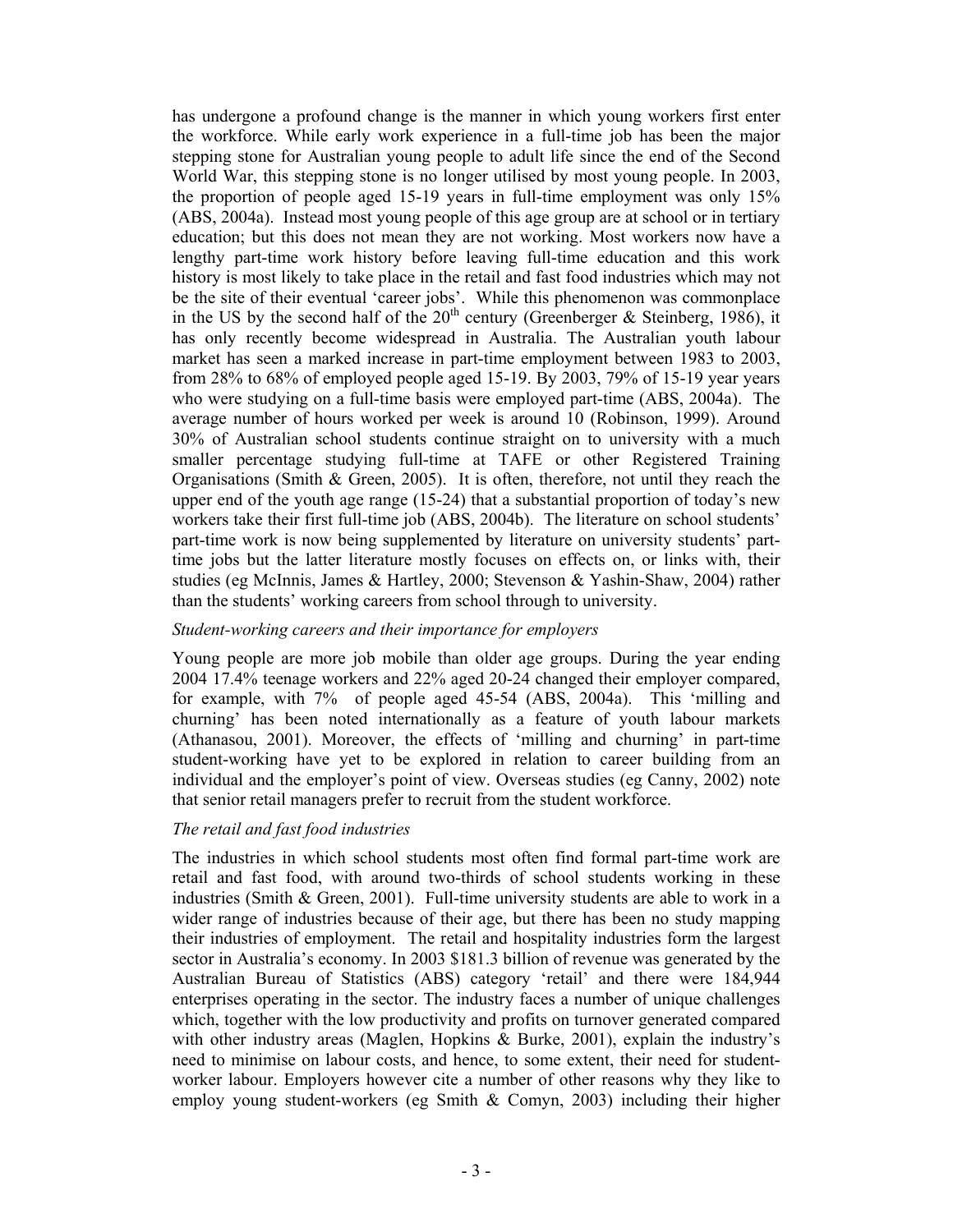'calibre' compared with young school-leavers (Canny, 1999: 296). Labour turnover among student-workers is high. Employers are typically viewed as tolerating high labour turnover and high disaffection among their workers because of the standardisation of work and low levels of skill required (Lucas & Ralston, 1996). High labour turnover, however, among student workers is not simple. While many workers leave within a few weeks of commencing work, many remain in their jobs for years (Curtis *&* Lucas, 2001; Smith & Green, 2005).

The retail trade in Australia has been an enthusiastic adopter of qualification-based training (including for their student-workers) with changes under Australian 'training reform' in the 1990s allowing for more work-based training (Smith & Keating, 2003). Part of the industry's interest relates to the career progression that is offered by qualifications which span Certificate I to Advanced Diploma level, and in some cases (eg Coles) link to qualifications offered through partnering universities. While skill or labour shortages have not been identified as serious in the retail trade to date in Australia (although they have in the US, as Hughes, 1999 points out) a recent study of the retail industry (Retail Industry Working Group, 2003) identified, in large companies, middle management as an area where skills shortages were increasingly been felt. In this context, retention and development of student-workers is vital.

## *The nature of students' jobs*

Such literature as exists on student-worker jobs (as opposed to the effects of those jobs on other aspects of young people's lives) tends to come from the industrial relations or sociology disciplines. Implicit and sometimes explicit assumptions of such literature are that student jobs are 'stop gap' (Oppenheimer & Kalmijn, 1995); that students generally dislike their work, that they would not consider such work in the long term and that those who do remain in their student-worker occupation after ceasing to be students have failed in some way (eg Tannock, 2001). Management staff in retail and fast food companies are often characterised in the industrial relations literature as being uncaring and under-educated. While the retail trade (although not the fast food trade) is generally well-organised by trade unions, in Australia as in North America (eg Walsh, 1993), trade unions are often seen as unresponsive to the needs of student workers (Tannock, 2001). The industries in which student workers are employed tend to be regarded more generally as low skilled and second rate. It is assumed that few people would want long-term careers in such work (Leidner, 1993). Considerable variations in skill requirements and job interest among typical student jobs have, however, been noted (Bailey & Bernhardt, 1997).

This review of the literature illustrates the many factors that affect both students' actions with relation to their part-time work and their employers' motives in recruiting and managing student workers. It also underlies the context within which studentworking operates.

#### **Research method**

The following methods were employed for the part of the research that is reported in this paper. All of the field work took place during 2006. Qualitative methods were used to access the target population (student-workers) at work and at university, as well as including the viewpoints of managers and staff in the three partner companies. We used qualitative methods because we were attempting to find out 'how' and 'why'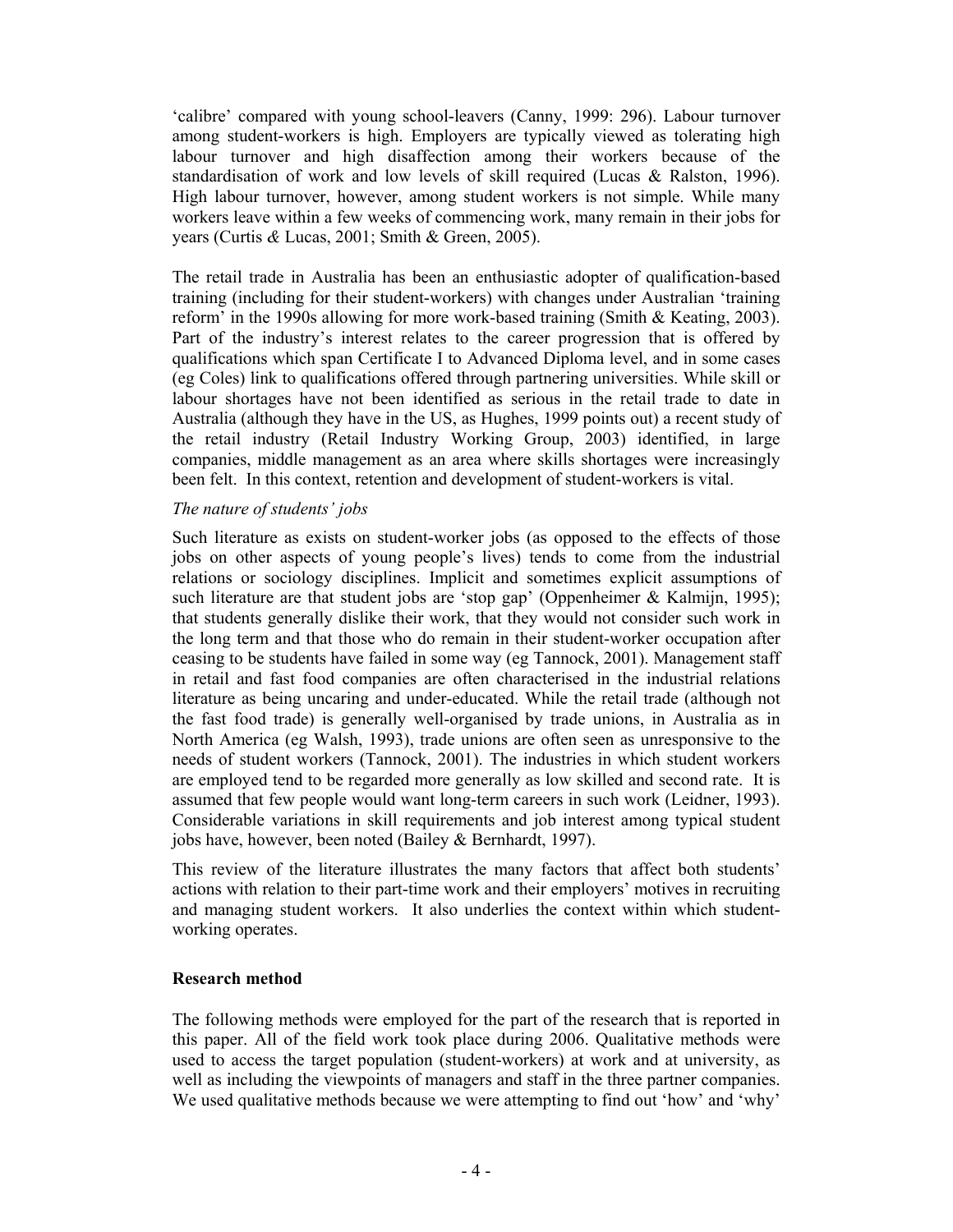answers as well as 'what' answers (Yin, 1994). Perspectives are vitally important in this research area, and qualitative methods are particularly suitable to identify and account for the different perspectives (Maxwell, 2002).

#### *University-based research*

University students who had left school in 2004 and later were accessed via focus groups organised through university student services. Three universities took part in the research, covering a range of locality types and 'prestige': Charles Sturt University (Wagga Wagga campus), Queensland University of Technology, and Sydney University. In total, 47 students were interviewed. Students were from courses that attract a high proportion of school-leavers and were from a range of ability levels (based on tertiary entrance rankings required for entry). The focus of the universitybased research *was to* describe the students' part-time careers over several years and the relationship between such work and their long-term career plans.

## *Employer-based research*

Semi-structured interviews were held with senior staff of the three companies involved in the project. These companies are three of the collaborating organisations, viz Burgers Inc, Bread Basket and Discount Co. Interviewees (6 in total) included national and State/Territory human resource and training managers. For each of three sites for Burgers Inc and Discount Co, managers, assistant managers or senior workers, and a group of student-workers were interviewed (Total interviews were 27 student-workers, and 11 managers/ assistant managers/ senior workers). At Bread Basket, two store managers were interviewed. The focus of employer-based research was to show links between student-working and human resource and business strategy and three States were included in the field-work: New South Wales, Victoria and Queensland.

The next phase of the research will involve returning to the company case study sites and the universities in the second half of 2007 to examine the changes in the studentworkers' part-time working histories over a twelve-month period. The school-based research (in four schools in two States) will involve annual surveys of students that were first accessed in Year 10 in 2006.

## **Findings and discussion**

## *Availability and flexibility*

Among the companies interviewed there was a very clear understanding that their branch operations depended entirely upon student-labour. Students at varying ages and degrees of maturity filled different positions in the stores and branches. University students were available during the week and school students after school and at weekends. Schedules were changed every semester to take account of the university students' lecture timetables. Most of the branches ran on a skeletal staff of adults, with a manager and perhaps an assistant manager or one or two other senior workers. As one student-worker at Burgers Inc put it,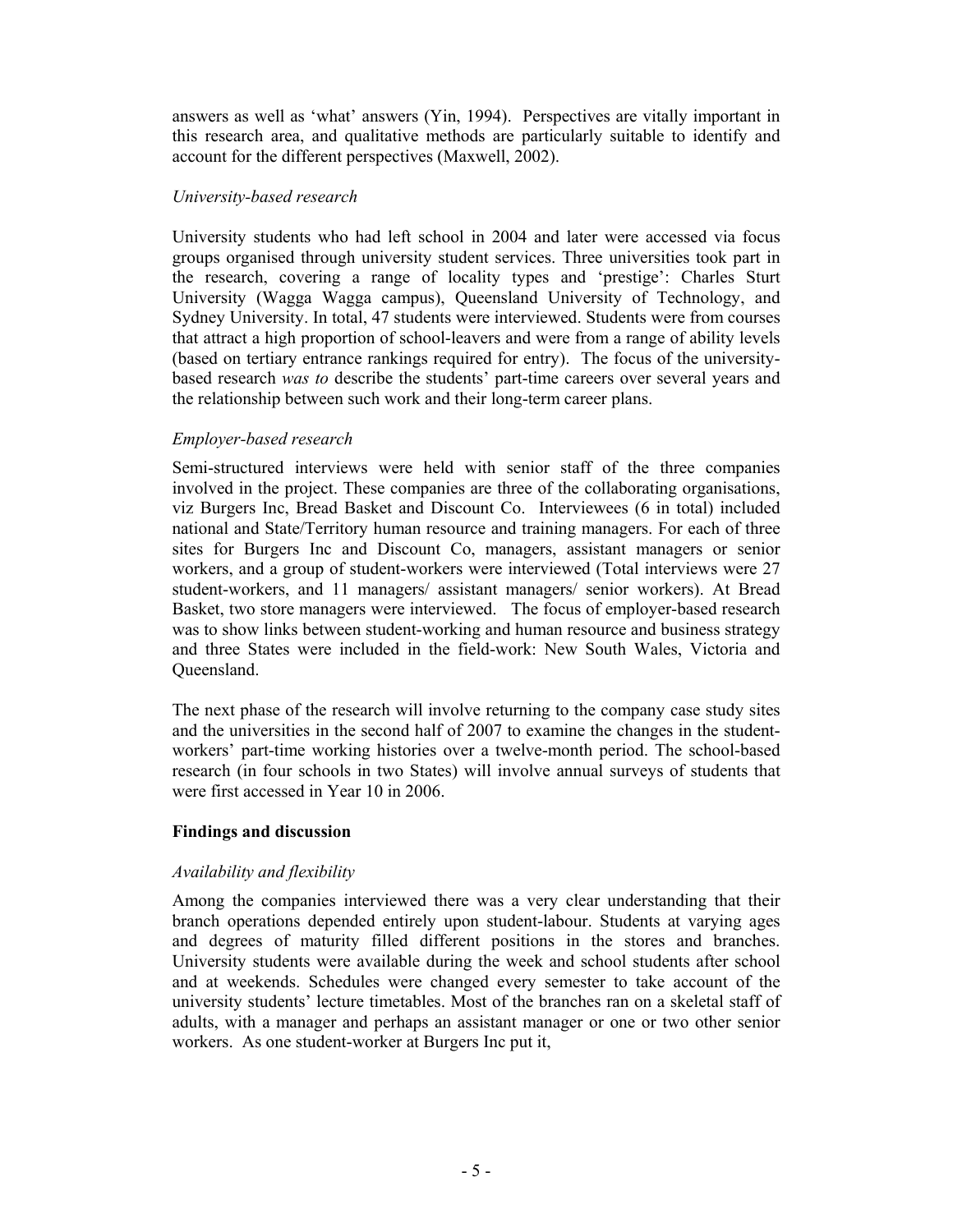There are about two or three older people, they can fill the empty shifts … They got (sic) young people and old people as well. So the old people maybe they can work a day shift … and then when they finish the youngsters come.

The intensive use of student-labour created some challenges. For example, the very young teenagers, aged 14 or 15, lacked maturity and needed close supervision. Companies developed procedures for work that involved the youngest staff in simple repetitive work. As they became older, their duties were expanded to more complex and responsible work. A mix of very young and older students was desirable for quality reasons. In the case of Burgers Inc's city centre stores, older students were also needed for safety reasons. Stores that were open all night or until the early hours needed to employ people aged over 18. Recruitment of university students that had not previously worked for the company was quite common for these reasons. The relative 'expense' of such students did not appear to be an issue.

Discount Co had recently reviewed its use of student labour and found that stores that relied predominantly on student labour on certain days of the week had developed a different culture from those that had a more even distribution of student labour and adults. While the culture was not necessarily better or worse, the company decided to re-align the procedures across stores so that each store had a mix on each day of the week. Managers needed to be very aware of the needs and likes of teenagers and those managers that were able to relate best to this age group seemed to have the most success in attracting and retaining young workers. For example the case study of Burgers' Inc included two city centre stores. One branch manager was clearly regarded by the young workers as being 'cool' while the other, although caring and conscientious, did not have the same 'hipness' and therefore the former store found it much easier to attract staff.

#### *The imperative to recruit for senior management*

The companies differed in their use of student-working as a recruitment device for senior managers. Burgers Inc had a strong preference for recruiting its future senior managers from part-time student workers. Good workers were targeted for recruitment into part-time traineeships which were viewed as a track to managerial careers. All of the store managers and the national/State managers interviewed had previously been student workers; one of these interviewees the difficulty she faced in telling her parents she had decided to leave university and work full-time for Burgers Inc.

It really took me a long while to come to the realisation that actually I really enjoyed what I was doing at Burgers In) and I could have a career and I wanted to have a career. I remember calling my parents overseas saying I know you've just paid my university fees again but I don't want to do this and this (Burgers Inc) is what I want to do.

Discount Co also looked to its student workers for future management but had a less strategic approach. The primary focus in stores was on efficient management of the store and there was less focus towards the needs of the company as a whole. Bread Basket preferred to recruit its senior managers from the internship program that they participated in. Few of the university students expressed, at this stage, a predisposition to working for their part-time employing company; however as they were only in the first year of their degrees at this stage of the research this was probably to be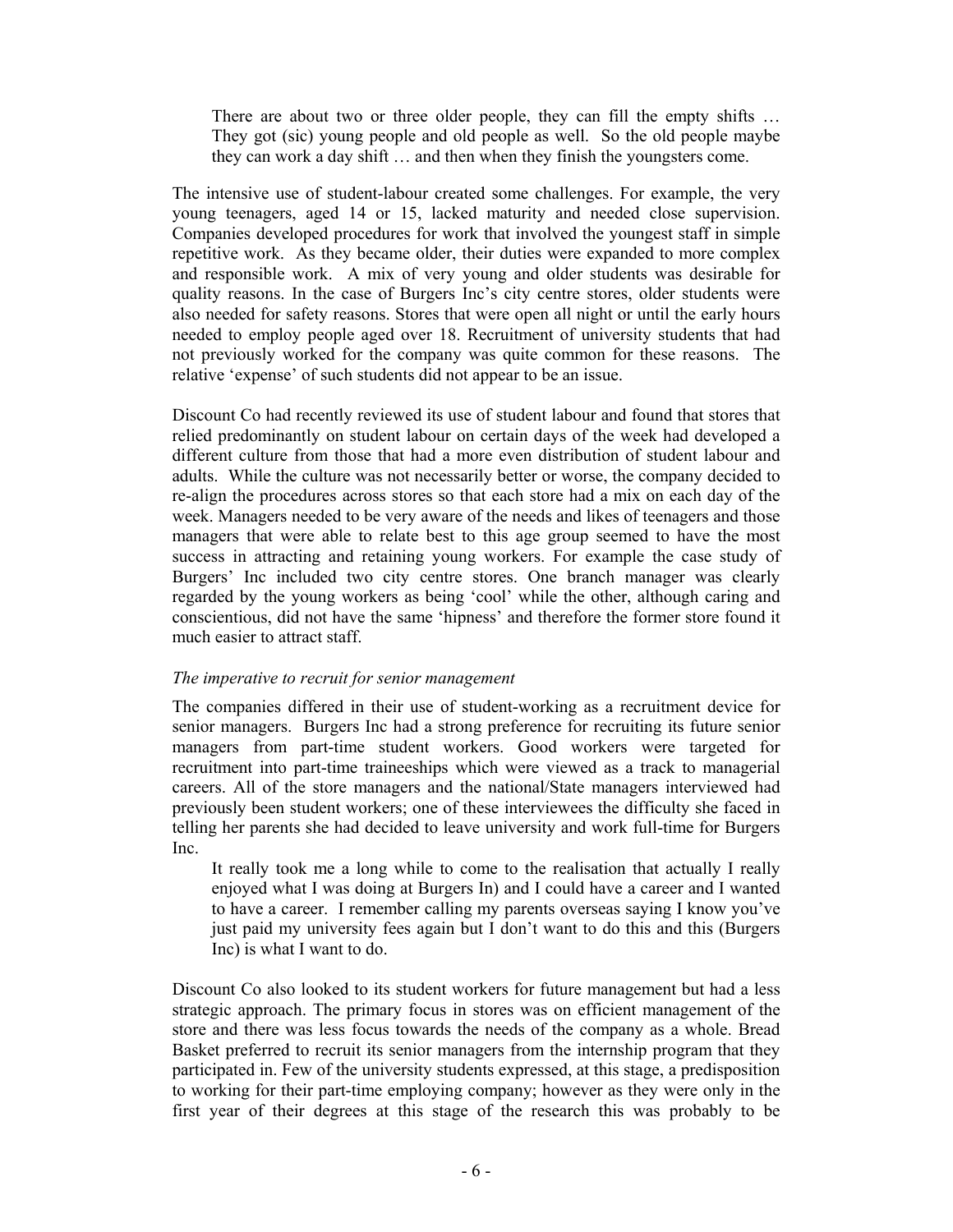expected. As one of the senior managers put it, there was also a status issue with typical student-worker companies; there was

…a perception thing that it's not as aspirational as we would like it to be having a career at Burgers Inc. A lot of times if you're out and about and I travel a lot on planes talking to people, they say "where do you work?" and I say "Burgers Inc" and then you get into the whole conversation. I find as a business person they like to talk about it because they obviously understand the structure behind it. But if you're talking to people who aren't actually involved in business in any way and its not just their (special) interest, it's very hard because Burgers Inc is such a big brand and its so clear in what people's minds what Burgers Inc is for most (people) - its hamburgers and fries. Those people wouldn't give a second thought to the fact that well it's a workforce of 50,000, it requires a HR departments, it's a huge marketing machine and so on.

Therefore part of store managers' role was actively to encourage good studentworkers and educate them about the openings within the company.

### *The importance of 'loyalty'*

As the companies were all national (and indeed, two of them were international) loyalty extended beyond the branch in which the students worked. Students often transferred between branches when they moved house or as vacancies arose at branches nearer their home. The transition from school to university often promoted a major move for the young people that moved away from the parental town or city. Informal arrangements for transferring to a job at the new location were made between managers at the different sites. Managers expressed a strong preference for students that had already worked for the company for two reasons. Firstly the learning time before the student-worker became effective was much shorter; and secondly they could be confident that the student-worker would enjoy the work and would stay in the job.

In some respects though, this 'loyalty' was more like inertia than an active sense of loyalty. Some students who did not move away from home to go to university reported these processes. They said that on leaving school they really thought they should move into a more 'adult' type of part-time job, but they stayed in their schoolday jobs because the jobs were comfortable and easy, and they had earned enough 'capital' at work to be able to ask for changes of shift and other concessions when they needed it.

I thought I'd leave at Uni but I didn't think, like I thought once I finished Year 12 I'd go find another job .. while at Uni but like I dunno, I think I just grew … and it's just too hard with Uni. Like (I can only work) certain hours and I just know that I'll get shifts here and so it's a bit too hard to find anywhere else.

This finding underlines the importance of employers' flexibility with their studentworkers; if they did not allow time off or shift changes they would not retain staff. In general it appeared that students found employers very flexible; time off was given when it was asked for, often to an extent that surprised the interviewers. The following is an exchange at a Burgers Inc focus group: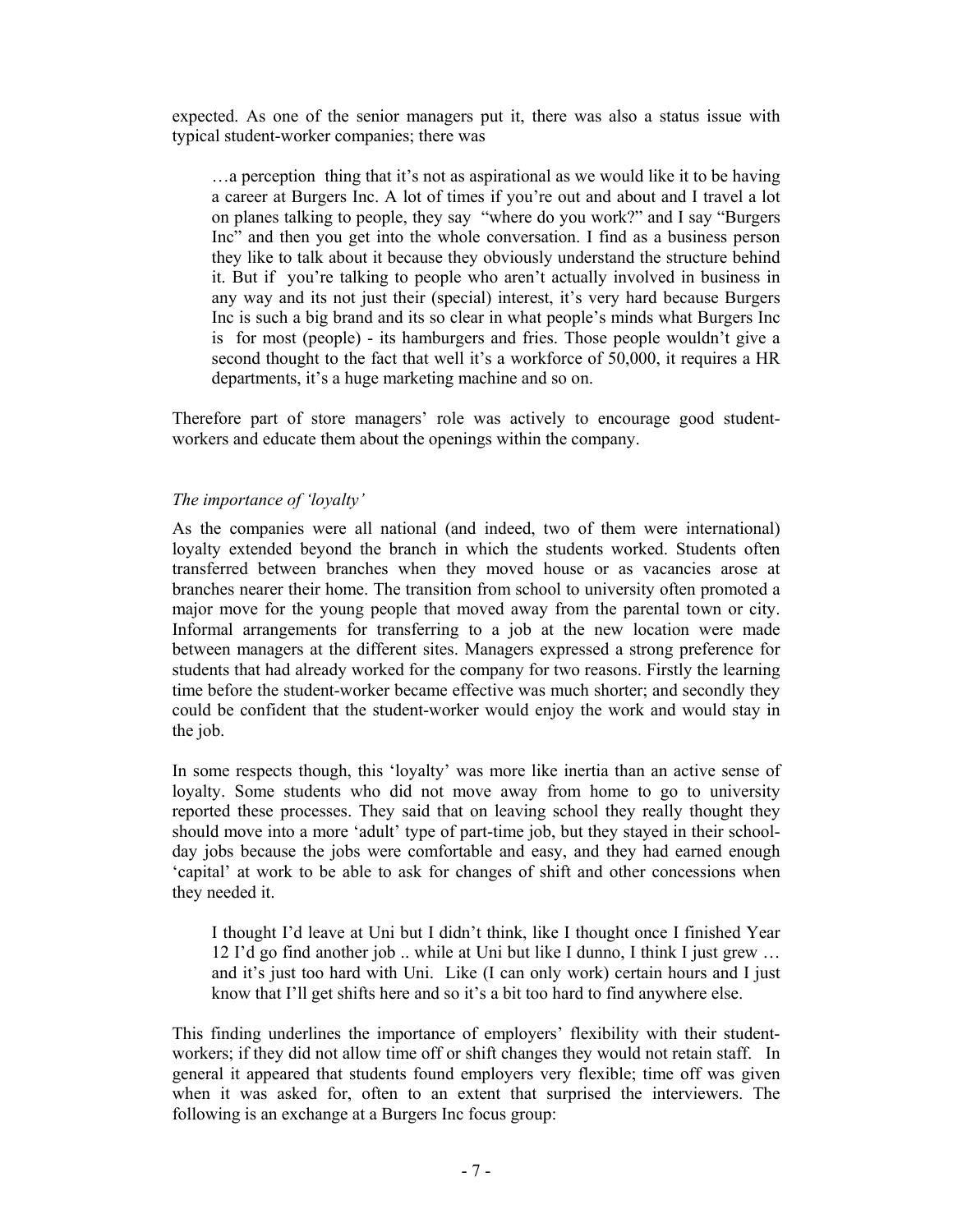F: Also the managers are very understanding, they'll give you the time that you need, you say like you know I've got something to do and they will be like, okay just put it in the book –

F: And you just write it down and the shift is all arranged, you don't have to work that shift.

Interviewer: Okay that's good. And if you want extra hours, if you're saving up, can you ask for that?

F: Yeah you can ask for it and –

M: Anything. You can ask for anything. The manager says … They take care of everything. They're all the same.

M: They're like your friends you know.

A Discount Co assistant manager said:

Yeah, like one of the girls asked to go back (home), she can't work Christmas Eve cos she's got to go back to her family and I understand that she's got to travel - and you know the girl that's from Melbourne will have to do the same thing because her family's there…she's got no one else here so you take that into consideration.

#### *The effects of the tight labour market*

In an increasingly tight labour market, with unemployment below 5%, employers suffer from the natural mobility of young workers. The case study employers were competing in many geographical areas for scarce part-time youth labour. Burgers Inc reported that it n found itself needing to recruit adults for jobs in inner city areas and that student-workers would 'walk down the road for a few cents an hour more'. For this reason the company had instituted a special position for university students that involved some managerial responsibilities that are able to be undertaken in part-time hours. Among the students interviewed, there was some discussion of the relative rates of pay of different employers, indicating that they were aware that they might move between jobs for more money, but in general the major factor in their satisfaction with their part-time jobs appeared to be whether the work was enjoyable and the willingness of employers to accommodate study and family schedules.

#### **Conclusion**

The research clearly indicated the complexity of decisions that companies and students alike were involved in. Companies needed to recruit young people that could adequately do the job, that would stay with them for reasonable periods of time, and, in at least some cases, would be willing to consider long-term careers in the organisation. Students needed jobs that paid a reasonable wage, were enjoyable, provided flexible working hours yet also security, and, if possibly, provided transfers among different locations. There was little evidence from the focus groups either with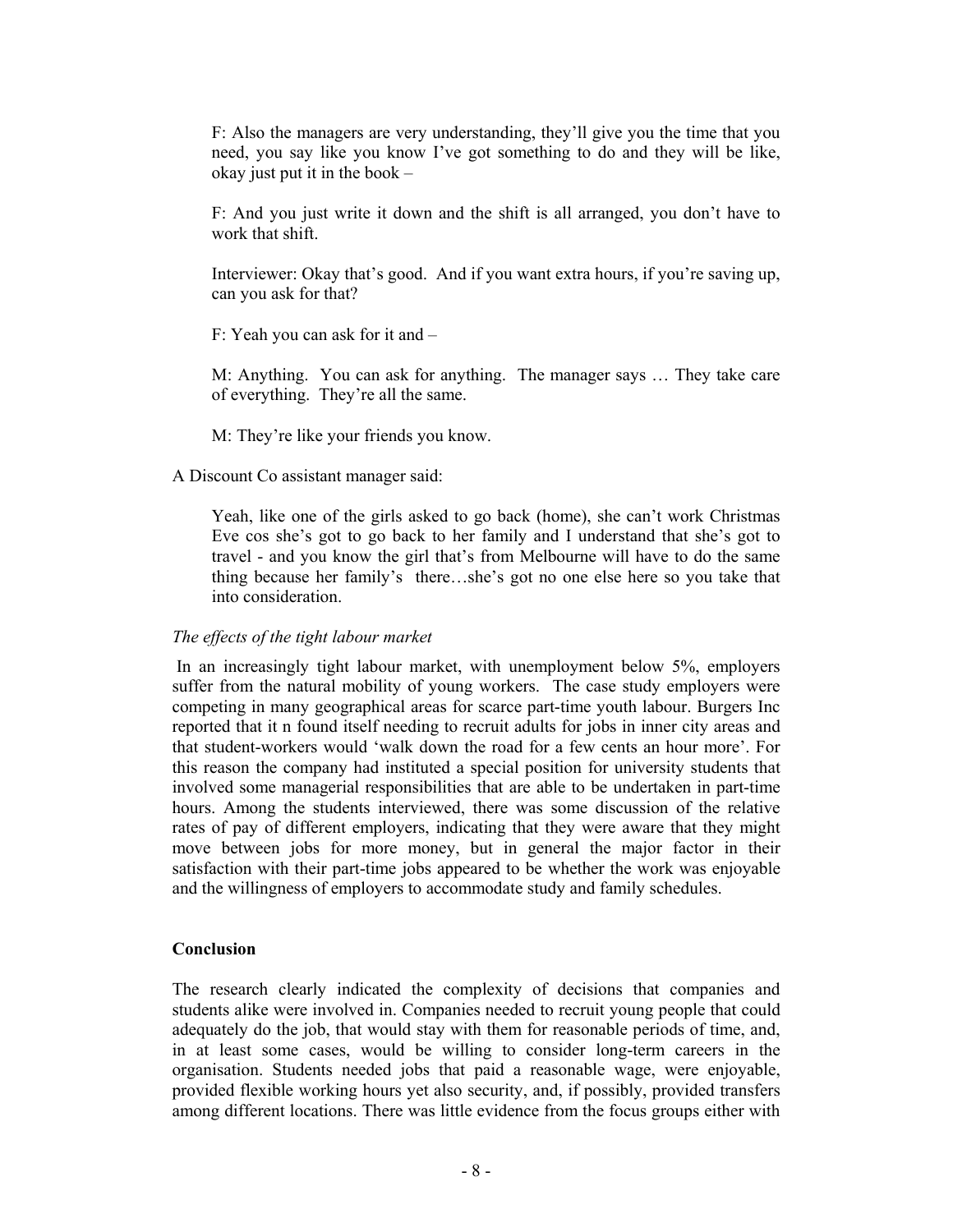university students or with student-workers at the company case sites to support the views of Tannock (2001) or Oppenheminer & Kalmijn (1995) about the unpleasantness of student-worker jobs. While it might be supposed that those who did not like the work would have left the companies being researched, the university focus groups which involved discussion of previous as well as present jobs did not evince examples of jobs that had been unpleasant or oppressive.

Perhaps the most interesting point for consideration when examining the findings is the extent to which the tight labour market is currently influencing actions and perceptions. This had not been anticipated as a finding of the research as the tightness of the Australian labour market has developed quite quickly since the year 2000. It was clear, though, in discussion with the national HR managers that the tight labour market dominated their thinking. Companies know they need to exhibit flexibility and offer interesting work in order to retain people. But should the labour market become looser then it is possible that companies might become less accommodating to their student workforce. While this point cannot be tested, our feeling is that companies would be unlikely to change their policies to any great extent; the need for workforce stability and the desire to recruit future senior managers (Canny, 2002) would still exist even if companies were able to 'pick and choose' among many applicants for each vacancy.

#### **References**

- Arthur, M. B., Inkson, K., & Pringle, J. K. (1999). *The new careers: Individual action and economic change.* London: Sage Publications.
- Athanasou, J. (2001). Young people in transition: Factors influencing the educationalvocational pathways of Australian school-leavers. *Education + Training, 43*: 132-138.
- Australian Bureau of Statistics (ABS). (2004). *Australia Now.*  <http://www.abs.gov.au/ausstats/abs@.nsf>
- Australian Bureau of Statistics (ABS). (2004). *The labour force*. Canberra: ABS.
- Bailey, T. R., & Bernhardt, A. D. (1997). In search of the high road in a low wage industry. *Politics & Society, 25*(2): 179-201.
- Bandura, A. (1997). *Self-efficacy: The exercise of control*. New York: W. H. Freeman.
- Billett, S. (2006). Informing post-school pathways: Investigating school students' authentic work experiences. Adelaide: NCVER.
- Business Council of Australia and Australian Chamber of Commerce & Industry (BCA/ACCI). (2002). *Employability skills for the future*. Canberra: Department of Education, Science and Training (DEST).
- Canny, A. (2002). Flexible labour? The growth of student employment in the UK. *Journal of Education and Work, 15*(3): 277-301.
- Curtis, S., & Lucas, R. (2001). A coincidence of needs? Employers and full-time students. *Employee Relations, 23*(1): 38-44.
- Greenberger, E. (1988). Working in teenage America. In J.T. Mortimer & K.M. Borman (Eds). *Work experience and psychological development through the lifespan.* Boulder, Colorado: Westview Press.
- Greenberger, E., & Steinberg, L. D. (1986). *When teenagers work: The psychological and social costs of teenage employment*. New York: Basic Books.
- Hughes, K. L. (1999). Supermarket employment: Good jobs at good wages? *IEE*